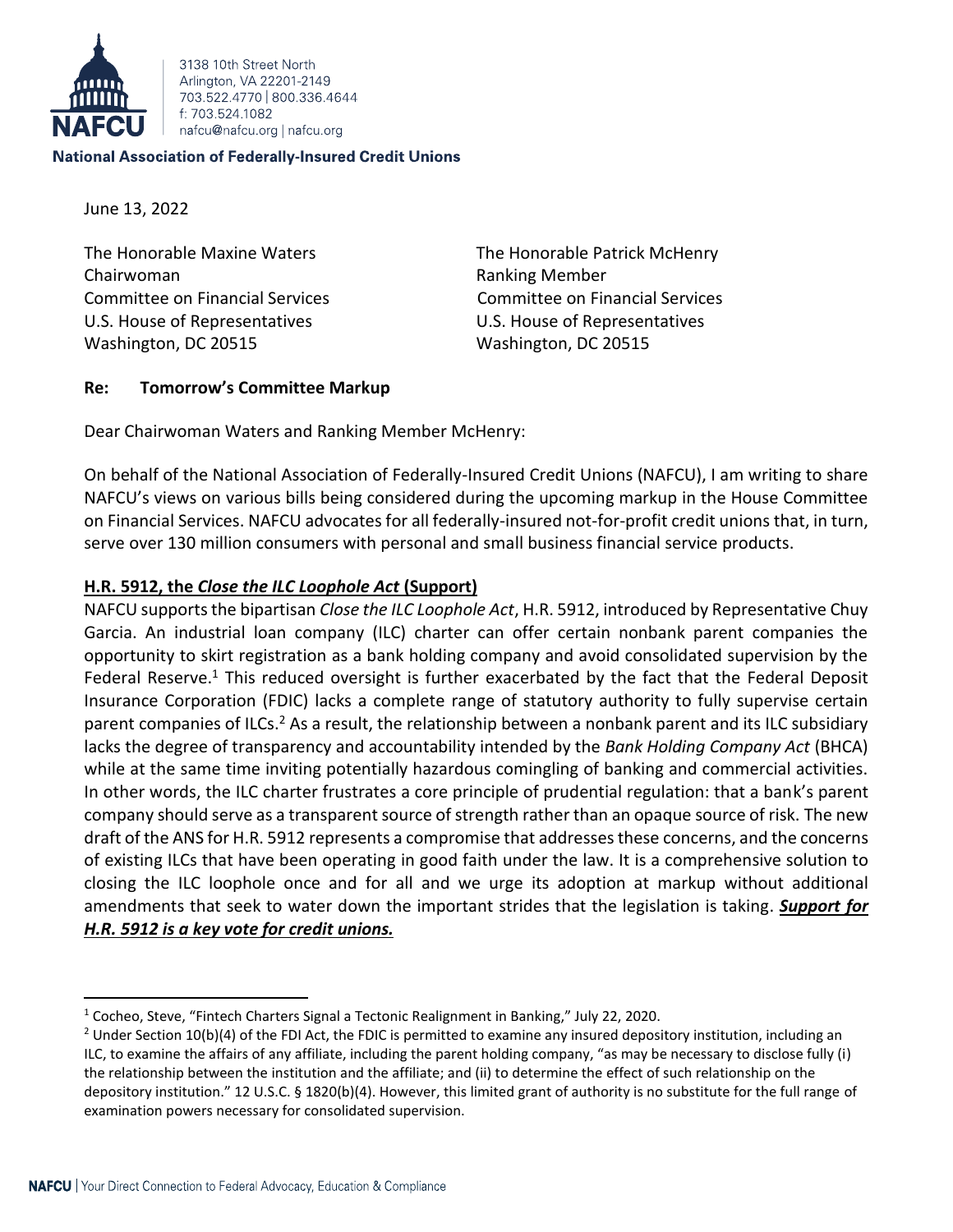The Honorable Maxine Waters The Honorable Patrick McHenry June 13, 2022 Page 2 of 3

# **H.R. 4277, the** *Overdraft Protection Act* **(Oppose)**

NAFCU and its member credit unions believe in fair, transparent, and competitive markets for consumer financial services. Credit unions remain committed to working to continue improving consumers' understanding of courtesy pay products but caution that any legislative efforts that eliminate overdraft protection programs are likely to have a significant negative impact on borrowers who value these programs. It is inappropriate to intervene in a market where forces are already leading many credit unions and other financial institutions to reduce, limit, or eliminate overdraft and non-sufficient funds (NSF) fees.

Credit union members who choose to use a courtesy pay or overdraft protection program do so willingly and with full disclosure of the program's costs and features. Rules for overdraft programs, originally issued by the Federal Reserve and now under the purview of the Consumer Financial Protection Bureau (CFPB or Bureau), made many services something that consumers must *opt in to*. This opt-in requirement gives consumers control and the overdraft rule's notice requirements have helped consumers to better understand the cost of overdraft programs.

In 2009, former House Financial Services Committee Chairman Barney Frank (D-MA) even recognized the importance of an opt-in regime and how consumer choice should trump legislation in this area when he said:

*We wouldn't, I believe, be in a situation where we are talking about legislation if you would have had an opt-in regime from the beginning.*<sup>3</sup>

While the CFPB recently released two reports on the topic, the underlying assumptions about the impact of overdraft fees was flawed and the data the Bureau relied upon was stale—overdraft and NSF programs and the market overall have changed significantly since the time period evaluated in the credit union-specific report. The Bureau recently compared these fees to resort fees, to which they bear no resemblance, and seemingly forgot these programs are subject to federal and state laws and regulations. Consumers affirmatively opt in to overdraft and courtesy pay programs and appreciate the protection they provide. If these programs were removed, this would lead to an increase in declined debit transactions and bounced checks, which would lead to negative credit reports and more consumer harm and confusion.

Credit unions urge lawmakers to keep in mind:

• Surveys done by credit unions of their members have shown that they highly value the protection and peace of mind courtesy pay programs provide and the assurance that their transaction will go through at the point of sale.

<sup>&</sup>lt;sup>3</sup> U.S. Congress, House, Committee on Financial Services, *The Overdraft Protection Act of 2009*, 111<sup>th</sup> Congress, 1<sup>st</sup> session, October 30, 2009, p. 5.